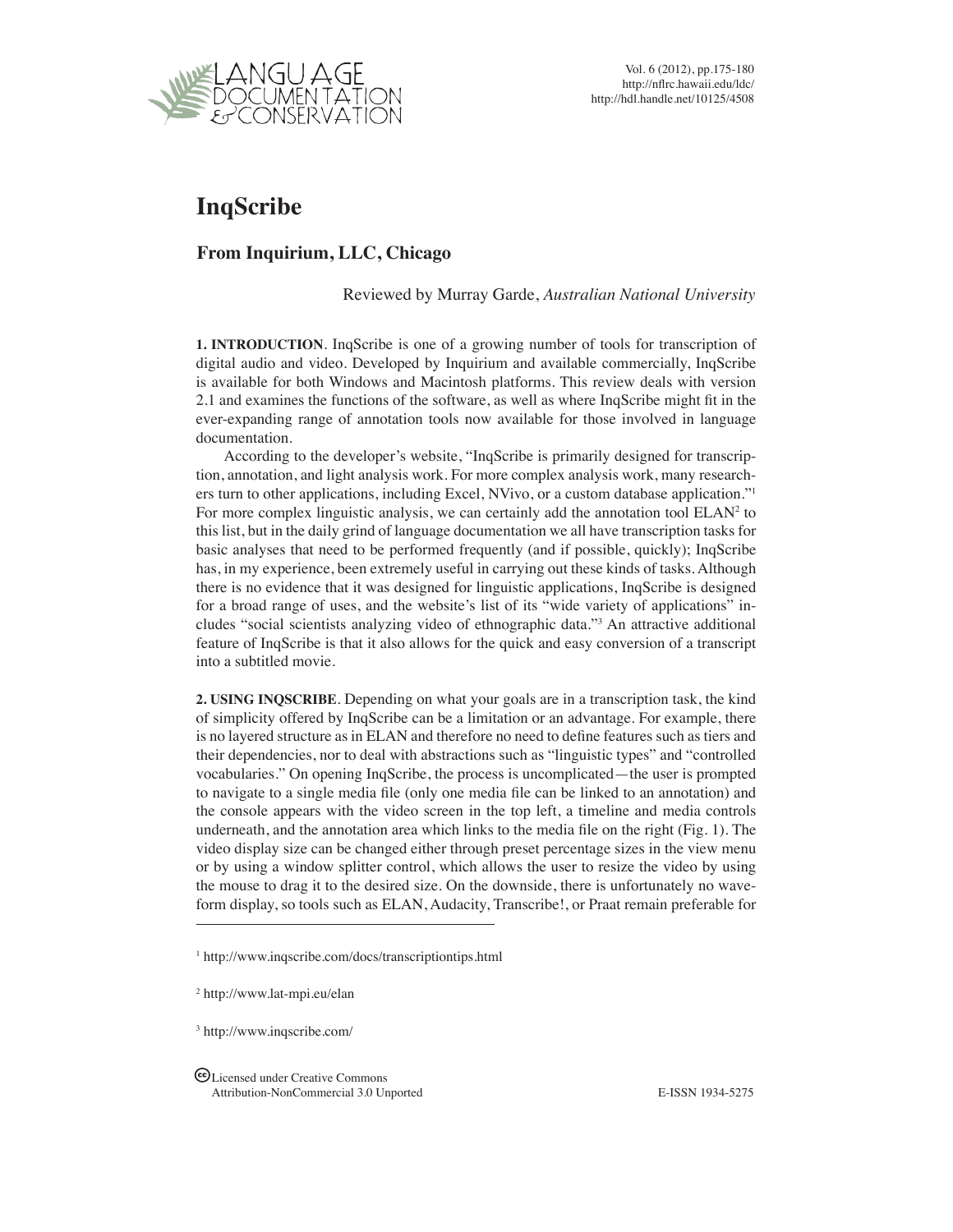analysis requiring waveforms.<sup>4</sup> Likewise, a dedicated tier for interlinear glossing is not available in InqScribe.



Figure 1. InqScribe media and annotation console

Certain customizations are necessary to get started, however. Settings can be either transcript-specific (Transcripts > Transcript Settings in the drop-down menu) or they can be set to apply to all new annotation documents (Preferences > New Document pane). The main two areas of customization are user-defined "shortcuts" and "snippets." The on-screen media playback control can be set up with keyboard shortcuts that map any keystroke to any media control, according to your preferences. I have the arrow keys on my keyboard set to toggle Play-Stop, Skipback (with time adjustable to users' preferences), and insertion of the current time code. Playback speed, direction, single-frame advancement, and rewind may be controlled with shortcuts, as well. Snippet shortcuts insert elements common to transcripts (known in InqScribe as "variables"), such as speaker initials, transcription system symbols, or other information. Snippet combinations, such as a speaker's name or initials together with the time code, can also be set up and then assigned a keyboard shortcut. A time code format must also be chosen, and for video there are 10 to choose from (e.g., traditional film, PAL or NTSC standard, digital video, and various others). The format chosen must match that of the media file.

The time codes can be embedded anywhere in the annotation text, which means that overlapping speech can be dealt with by transcription of distinct speaker turns, but similar time codes at the start of each of these simultaneous turns will preserve overlaps if so

<sup>4</sup> Audacity: http://audacity.sourceforge.net/; Praat: http://www.fon.hum.uva.nl/praat/; For Transcribe!, see http://www.seventhstring.com/. Transcribe! is reviewed by Barwick (2009).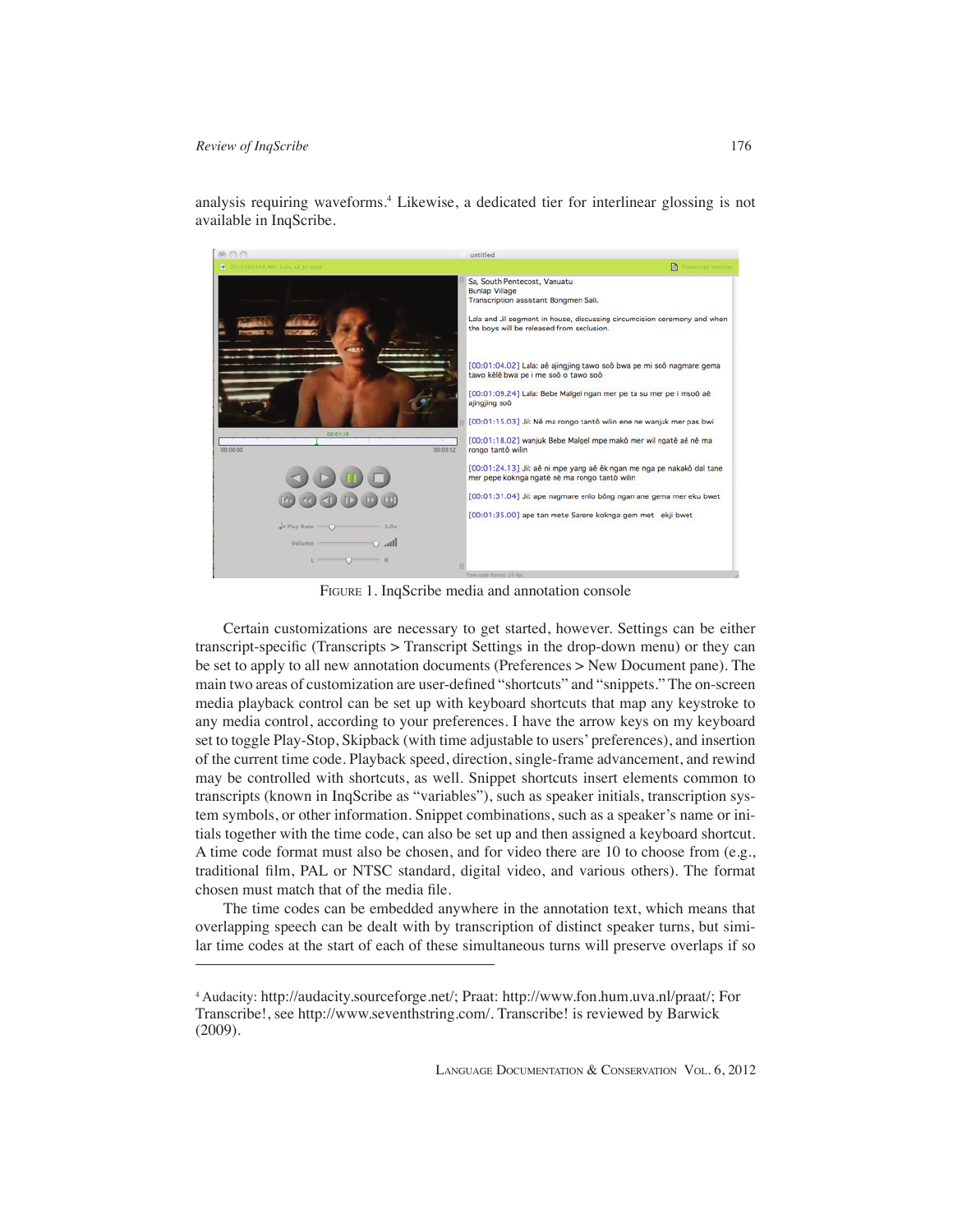desired. Unfortunately, it is not possible to select a portion or chunk of the timeline for examination, which also means that looping a selection is not possible. Setting the skipback function to the number of seconds desired would be a solution to this problem. Skipback can be set to an unlimited number of seconds, and the Pause-Play toggle function can also be set to incorporate skipback.

It is also possible to use a foot pedal with InqScribe, with a dedicated setup wizard assigning pedal button shortcuts (Edit > Set Up Foot Pedal). Most USB foot pedals are supported (e.g., Vpedal, Infinity IN-USB-1, X keys USB).

**3. COMPATIBILITY**. As InqScribe supports any type of file that QuickTime or Windows Media Player can read, there is a large number of media file formats that are supported. The most common are listed below:

QuickTime movies MPEG 1, MPEG 2, and MPEG 4 movies MP3, AIFF, and WAV audio files Most AVI movies Windows media files (.WMA and .WMV)

InqScribe is Unicode compliant, so annotation can be made in a variety of languages or combinations of languages—in a single document. InqScribe can import data in three general formats: plain text, tab-delimited text, and XML. A third-party format, Scenarist Closed Caption (SSC), is also supported. In addition to the import formats listed above, InqScribe also exports in XML, HTML, and third-party formats Final Cut Pro XML, SSC, Spruce STL, and Subrip.

In recent years, I have been working with an ethnographic filmmaker on a series of films in and about endangered languages in Northern Australia; as the project's linguist, I have been producing the transcriptions of video files in InqScribe, and these are then exported for subtitling in Final Cut Pro. This can be achieved by creating an XML template in Final Cut Pro, which is loaded into InqScribe to serve as the template for the exported subtitles (Fig. 2). Using this method allows users to control preferences for how the subtitles appear in Final Cut Pro (font, size, position, etc.). Helpful instructions on how to proceed with most functions of InqScribe are incorporated into the actual dialog boxes, which makes for a very user-friendly experience (for example, see the explanation in the rightmost region of the Export Settings dialog box in Fig. 2).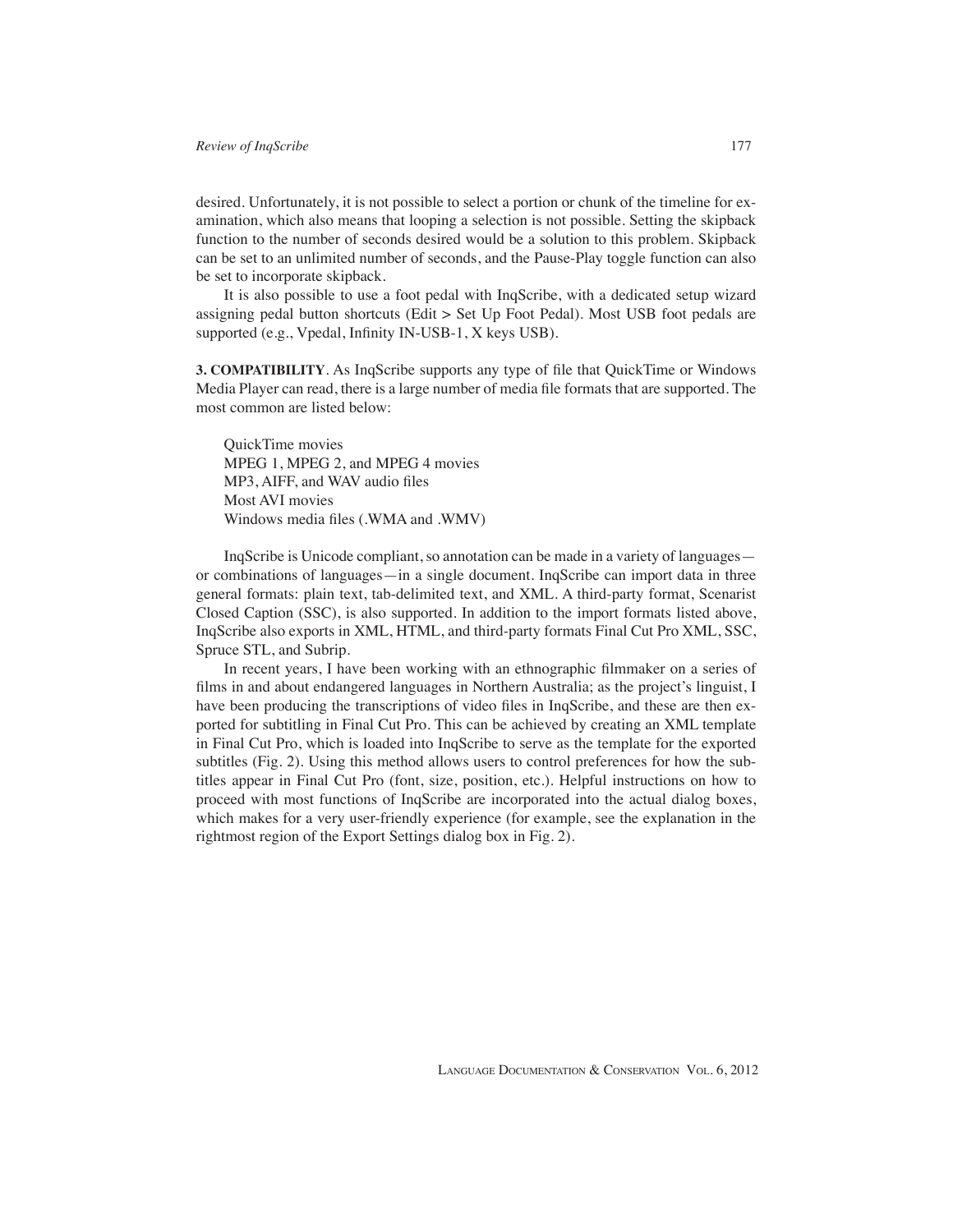| <b>Export Settings</b> |                                                                                                                                                                                                                                                                                                                                                                                                                                                                                                                                                                                                                                                                                                                                                                                                                                                                                                                                    |  |
|------------------------|------------------------------------------------------------------------------------------------------------------------------------------------------------------------------------------------------------------------------------------------------------------------------------------------------------------------------------------------------------------------------------------------------------------------------------------------------------------------------------------------------------------------------------------------------------------------------------------------------------------------------------------------------------------------------------------------------------------------------------------------------------------------------------------------------------------------------------------------------------------------------------------------------------------------------------|--|
| Format:                | Final Cut Pro XML                                                                                                                                                                                                                                                                                                                                                                                                                                                                                                                                                                                                                                                                                                                                                                                                                                                                                                                  |  |
| <b>XML Template:</b>   | IngScribe needs an XML<br>xml version="1.0" encoding="UTF-8"?<br>document that can serve as a<br>xmeml<br>template for the exported<br><xmeml version="1"><br/>subtitles. You can use the<br/><sequence id="Template"><br/>default template or load your<br/><name>Template</name><br/>own template file that you<br/><duration>300</duration><br/>export from Final Cut Pro.<br/><math>&lt;</math>rate<math>&gt;</math><br/><ntsc>TRUE</ntsc><br/>In general, you'll want to load<br/><timebase>30</timebase><br/>your own template. See the<br/><math>\langle</math>/rate&gt;<br/><b>IngScribe User Guide to learn</b><br/><timecode><br/>more about how to create a<br/><math>&lt;</math>rate<math>&gt;</math><br/>template in Final Cut Pro.<br/><ntsc>TRUE</ntsc><br/><math>m_1</math> and <math>m_2</math> are <math>m_1</math> and <math>m_2</math><br/><b>Use Default</b><br/>Load from File</timecode></sequence></xmeml> |  |
| Target:                | Choose<br>export.xml<br><b>Replace Existing File Without Asking</b>                                                                                                                                                                                                                                                                                                                                                                                                                                                                                                                                                                                                                                                                                                                                                                                                                                                                |  |
| Advanced               | Apply<br>Cancel<br>Export                                                                                                                                                                                                                                                                                                                                                                                                                                                                                                                                                                                                                                                                                                                                                                                                                                                                                                          |  |

Figure 2. Exporting subtitles to Final Cut Pro

It is more likely, however, that most linguists involved in language documentation do not need to produce high-end film work in Final Cut Pro; rather, they likely have a more frequent need to create short video clips for presentations, website uploading, local community archiving, or other language resources to be returned to the community. In such cases, InqScribe can export transcripts into a subtitle text track that will become incorporated into a QuickTime movie. QuickTime is required in order for users to generate such subtitled movies, and the layout of time codes and subtitle texts need to conform to certain criteria which are described clearly in the documentation. The Save Subtitled QuickTime Movie export feature presents a dialog box with which the characteristics of the subtitles are controlled. There are 33 different language scripts available, and all the usual formatting features for text and subtitle placement on the screen are controlled from this dialog box.

As one illustration of how this feature may be used, I was asked to review questionable subtitles that appeared on a commercially produced television documentary of life in a village community on Pentecost Island in Vanuatu, where I had also been working. I transcribed the relevant sections of the film, which had the original embedded subtitles, and then exported corrected "supertitles" with an English translation (in a different color) into an annotation pane created above the main QuickTime video display area (see figure 3). This kind of functionality effectively means that you can add a variety of annotations (in addition to traditional subtitling) to QuickTime movies based on the information created in the original InqScribe annotation file. The resulting movie, combining video and text, is a useful way to present combinations of media files and annotations which, in addition to subtitles, might include cultural information, notes on gesture, or other kinds of media file commentary relevant to the particular documentation goals.

**4. ADVANCED FORMATTING OF SUBTITLES AND ANNOTATION IN QuickTim EX-PORTS.** When selecting Save Subtitled QuickTime Movie, there is an option to save tem-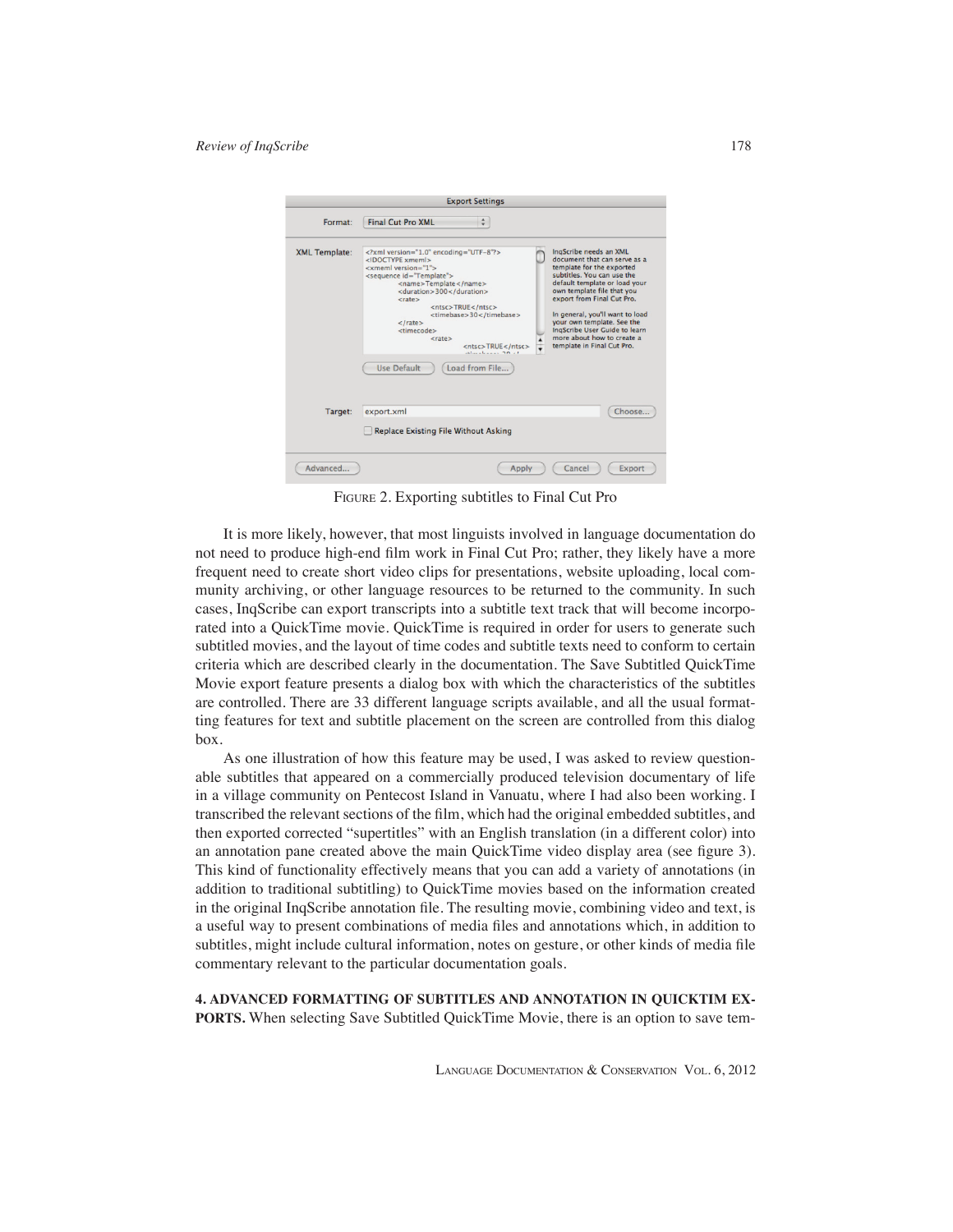porary text files, which are generated as part of the export process when creating a subtitled movie from your annotation file. Subtitle formatting can be modified by inserting Quick-Time Text (or QTText) directives within these text files. This can be done by typing them in any text editor program and then opening the file in QuickTime Player to make your movie conversion. If creating a subtitled movie is the main goal of your InqScribe project, another option is to insert QTText directives directly into the InqScribe annotation console while transcribing. As InqScribe's subtitling functions are based on QuickTime text tracks, the added QTText directives will format the appearance of subtitles exported from transcription files.<sup>5</sup> The following time codes, transcript text, and QTText directives for text color are those used for the colored supertitles and translation which appear in Fig. 3.



Figure 3: QuickTime movie with exported InqScribe annotations (at top)

There are even QTTime directives that can insert a clickable URL into the QuickTime movie, which when clicked will open the location in a browser window.

**5. A NICHE FOR InqScribe.** While ELAN will continue to be the annotation tool of choice for many linguists conducting more complex analysis, most of us are aware of the steep learning curve that particular piece of software requires, as evidenced by the various

<sup>&</sup>lt;sup>5</sup> An extensive glossary of text track descriptors that can be used with QuickTime Pro is available, together with other tutorials, at: http://docs.info.apple.com/article.html?artnum=42643-en